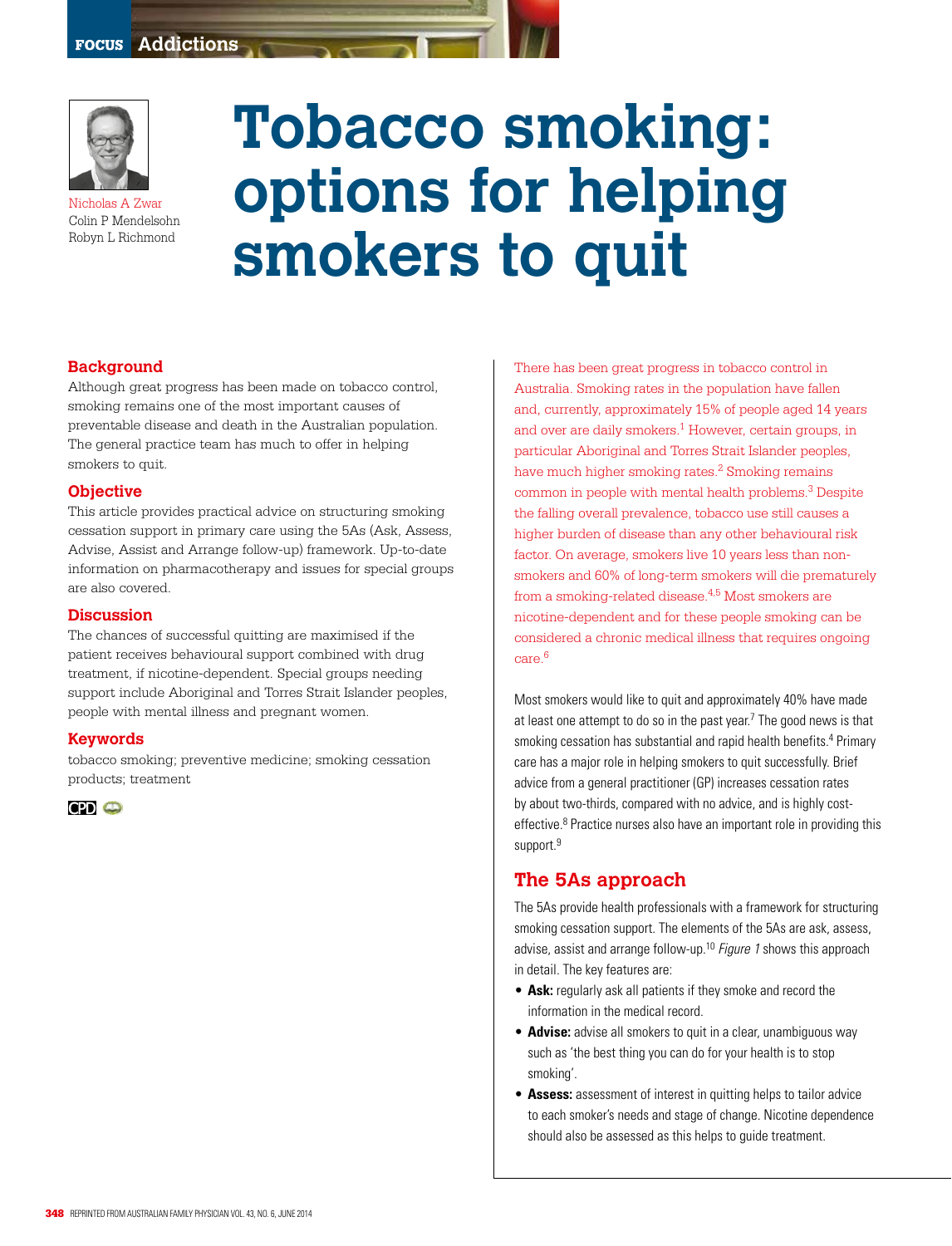

Assessment of other relevant problems, such as mental health conditions, other drug dependencies and comorbidities, is necessary to develop a comprehensive treatment plan.

- **Assist:** all smokers should be offered help to quit.
- **Arrange:** follow-up visits have been shown to increase the likelihood of long-term abstinence and are especially useful in the first few weeks after quitting.

When time is short, the approach of 'very brief advice' developed by the United Kingdom National Centre for Smoking Cessation and Training (see Resources) is an alternative. The steps for this are: establish smoking status (ASK), ADVISE that the best way of quitting is with a combination of behavioural support and drug treatment, REFER – provide a referral to a specialised service.

In the Australian context, referral options outside the general practice include:

- Quitline (137 848), which provides free telephone counselling Australia-wide. Referral from general practice to the local state or territory Quitline can be provided by fax or email (Victoria and SA) and some states (Victoria, SA and NSW) now provide feedback to the referring practitioner.
- The Australian Association of Smoking Cessation Professionals website (www.aascp.org.au) has a searchable listing of accredited tobacco treatment specialists.

# **Counselling and behavioural therapy**

If support is being provided in the practice by the GP or practice nurse, the following counselling and behavioural strategies can assist smokers to quit successfully.<sup>11,12</sup>

• Build rapport and boost motivation.

Table 1. Barriers to quitting smoking

#### • Describe withdrawal symptoms and cravings and explore ways of managing these (eg distraction strategies such as doing exercise).

- Agree on a quit date and promote the 'not-a-puff' rule.
- Address barriers to quitting and how to overcome these (Table 1).
- Assist with choice of medicines and ensure that patients have a realistic expectation of how these medicines can aid quit attempts, for example, by reducing withdrawal symptoms.
- Identify smoking triggers and discuss strategies to cope with them. For example, minimal or no alcohol in the early weeks of a quit attempt is advised.
- Get support from family and friends, patient support services and printed materials.
- Promote lifestyle changes, such as exercise and avoiding high-risk situations.
- Provide relapse prevention advice.

Relapse is defined as a return to regular smoking. It is most common early in the quit attempt (in the first 8 days).13 Follow up with professional and social support is encouraged to try to prevent relapses but there are currently no proven behavioural interventions.<sup>14</sup> Most smokers make repeated attempts to quit before finally achieving long-term abstinence. Each attempt is a valuable learning experience, making the next attempt more likely to succeed. Smokers should be encouraged to keep trying to quit and to make use of evidence-based support to maximise their chance of success.

# **Smoking cessation pharmacotherapy**

Meta-analyses of clinical trials provide high-level evidence that medicines can assist smoking cessation.15 Pharmacotherapy should be offered to people who are nicotine-dependent and is most effective

| <b>Barrier</b>              | <b>Discussion</b>                                                                                                                                                                                                                                                                                                                                                                                                                                                                       |  |
|-----------------------------|-----------------------------------------------------------------------------------------------------------------------------------------------------------------------------------------------------------------------------------------------------------------------------------------------------------------------------------------------------------------------------------------------------------------------------------------------------------------------------------------|--|
| Weight gain                 | Weight gain after quitting is, on average, 4–5 kg after 12 months. The health benefits of quitting is<br>almost always greater than the health effect of the extra weight. Drinking water and choosing low-<br>calorie foods can help minimise weight gain. Suggest focus on stopping smoking in the short term and<br>deal with any weight gain later. About 1 in 5 quitters do not gain weight.                                                                                       |  |
| Coping with<br>stress       | Explain to smokers that smoking actually increases stress and that they will be more relaxed after<br>quitting. Some smokers experience repeated episodes of anxiety and restlessness during the day due<br>to nicotine withdrawal between cigarettes. Understandably, when a cigarette relieves these symptoms<br>they assume that the cigarette is relaxing them. Other healthier and more effective ways to relax<br>include breathing and progressive muscle relaxation techniques. |  |
| Withdrawal<br>from nicotine | Cravings last only 2–3 minutes, although that may feel like forever! Cravings get weaker and less<br>frequent over time but can persist for many years. Nicotine withdrawal symptoms are at their worst<br>in the first week and typically last 2–4 weeks. They can usually be controlled with stop-smoking<br>medications and behavioural strategies such as distraction techniques and avoiding smoking triggers.                                                                     |  |
| Fear of failure             | Explain that most ex-smokers made a number of quitting attempts before finally being successful.<br>Unsuccessful attempts at quitting can be reframed as learning experiences and can increase the<br>chance of success next time. Furthermore, with the right professional counselling, support and<br>medication, the odds of success are much higher.                                                                                                                                |  |
| Peer or social<br>pressure  | It may be best to avoid friends who smoke for the first few weeks. Suggest asking friends not to offer<br>cigarettes and, if possible, not to smoke around your patient. If necessary, leave the room while they<br>smoke. Discuss how to respond if offered a cigarette. If the partner smokes, ask him or her to smoke<br>outside.                                                                                                                                                    |  |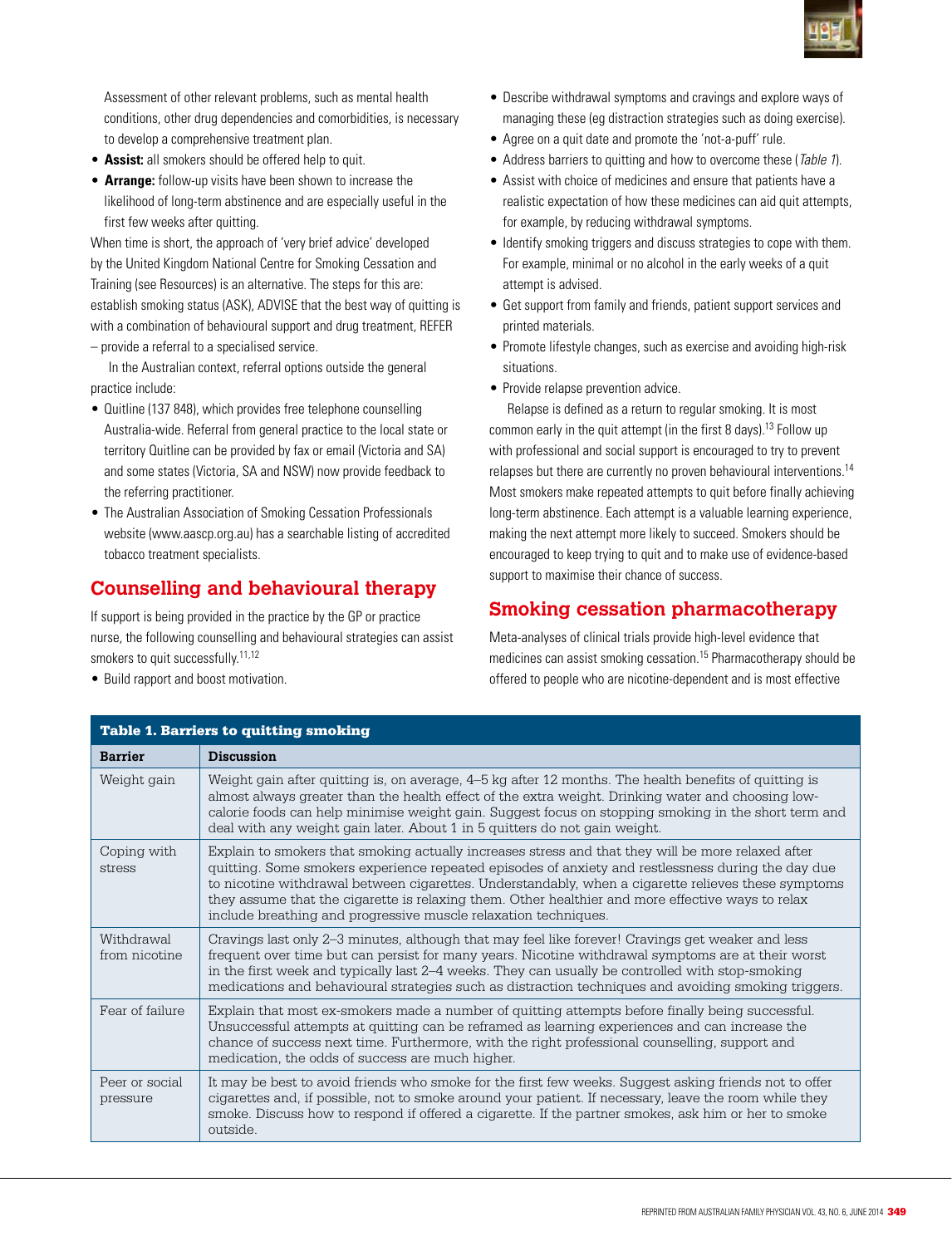

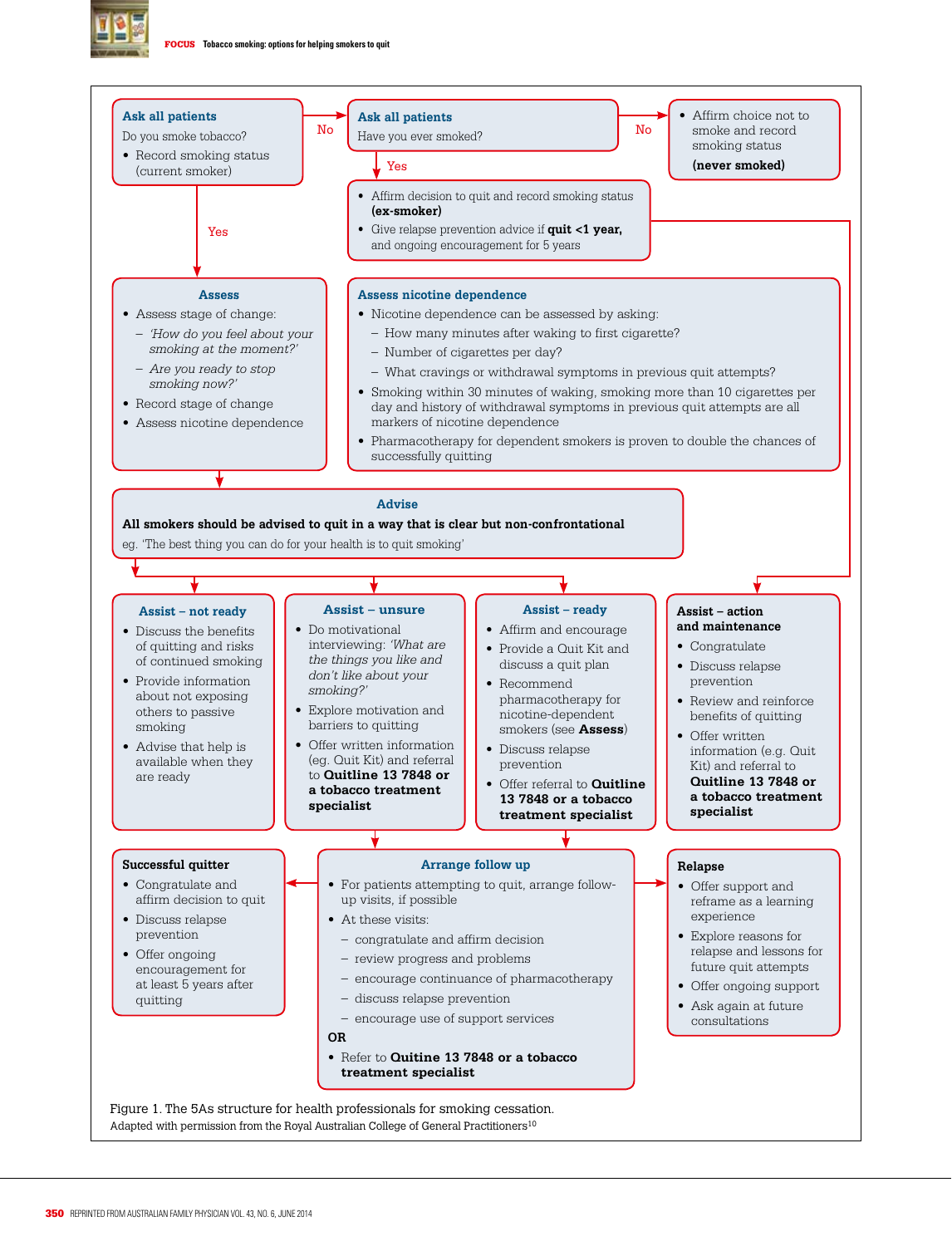

when used in combination with behavioural support. The medicines approved for smoking cessation in Australia are nicotine replacement therapy (NRT), varenicline and bupropion. These medicines have been shown to be effective in a range of patient populations including smokers with depression, schizophrenia, and cardiac and respiratory diseases. A recent Cochrane network analysis concluded that combination NRT (nicotine patch combined with a fast-acting oral form) and varenicline are the most effective forms of drug treatment and work equally well.15 Bupropion and NRT monotherapy are equivalent in efficacy.15 The choice of pharmacotherapy should be guided by clinical suitability and patient preference (*Figure 2*).<sup>10</sup> Even when smokers receive pharmacotherapy and professional support, overall cessation rates from treatment are modest: 25–30% of smokers quit on any given attempt<sup>10,15</sup> (Figure 3).

# **Nicotine replacement therapy**

NRT is available in a long-acting form (nicotine patch) and a variety of fast-acting oral forms (gum, inhalator, mouth spray, lozenge, oral strip). All forms of NRT monotherapy have similar efficacy in increasing long-term cessation, compared with placebo (relative risk 1.60, 95% confidence interval 1.53–1.68).16 There is increasing evidence, however, that combining the patch with an oral form of NRT is more effective than monotherapy and should be offered to all nicotine-dependent smokers using NRT.<sup>16</sup> Pre-cessation treatment with a nicotine patch (usually started 2 weeks before quit day) has also been shown to improve success rates, compared with starting the patch on quit day. As is the case with all forms of pharmacotherapy for smoking cessation, it is important to help patients understand that to gain maximum benefit they need to take a sufficient dose of NRT to relieve cravings and withdrawal symptoms. NRT should also be taken for a sufficient length of time, generally at least 8–12 weeks. A helpful analogy is a plaster for a fracture – the support needs to be in place for long enough for the healing process to occur.

## **Varenicline**

Varenicline is a nicotinic receptor partial agonist, which acts centrally to relieve cravings and withdrawal symptoms as well as reducing the rewarding effect of smoking. Varenicline is the most effective monotherapy currently available – a Cochrane network meta-analysis found it more than doubled sustained abstinence rates at 6 months follow-up, compared with placebo (risk ratio 2.88, 95% CI 2.40–3.47).15 Nausea occurs in about 30% of users but can be minimised by gradually up-titrating the dose and having the tablets with food.17 Although there have been concerns about neuropsychiatric adverse effects with varenicline, the evidence from a recent meta-analysis is that, compared with placebo, there is no increase in rates of suicidal events, depression or aggression/agitation in patients taking varenicline. This was the case in smokers with and without a history of psychiatric disorders.18 The usual duration of treatment is 12 weeks and for those who have quit successfully at the end of treatment, a second course of 12 weeks can be prescribed to reduce relapse.

## **Bupropion**

Bupropion is another effective medicine with similar efficacy as NRT monotherapy.15 The major concern is a small risk of seizure (approximately 1 in 1000). Bupropion is contraindicated in patients with a history of seizures, eating disorders and in patients taking monoamine oxidase inhibitors. It should be used with caution in people taking medications that can lower seizure threshold, such as antidepressants and oral hypoglycaemic agents.10 The duration of treatment is 8 weeks.

# **What are other approaches to supporting smoking cessation?**

Currently, there is considerable debate about whether e-cigarettes have a role in assisting smoking cessation. E-cigarettes are batterypowered devices that deliver nicotine in a vapour. There is some evidence that e-cigarettes can relieve cravings and other symptoms of nicotine withdrawal but there is limited evidence so far on their efficacy as aids to cessation and major concerns about their current unregulated status.19,20 E-cigarettes have the potential to act as a gateway to smoking and undermine progress on tobacco control by renormalising smoking behaviour.21

Promising areas of research include the use of exercise to assist smoking cessation and the role of mindfulness strategies.<sup>22,23</sup>

## **Special groups**

Several population groups have either higher rates of smoking or greater risk of adverse effects. One in two Aboriginal and Torres Strait Islander adults smokes and smoking is the largest single risk factor contributing to the health gap between Aboriginal and Torres Strait Islander and non-Indigenous populations. Smoking rates in prisoners are around 83%.24 One in three people with mental illness smokes and the level of nicotine-dependence is usually higher than in the general population.3 There is evidence that people with mental health problems are just as motivated to quit but the intensity and duration of support needed is greater.25–27

Pregnant women are in an important group due to the adverse effects of smoking on the fetus and the increased risk of pregnancy complications. Counselling interventions reduce the proportion of women who continue to smoke in late pregnancy by about 6%.28 There is inconclusive evidence on the efficacy of NRT in pregnancy.<sup>29</sup> However, expert opinion is that use of NRT in pregnancy is less harmful than continued smoking.<sup>30</sup> If NRT is used, the possible risks and benefits should be discussed. Fast-acting oral forms are generally preferred to reduce total nicotine dose. For a more detailed discussion of smoking in pregnancy see the article by Mendelsohn in the January/ February 2014 edition of AFP.<sup>31</sup>

# **Effects of smoking and smoking cessation on drug metabolism**

Chemicals in tobacco smoke accelerate the metabolism of many commonly used drugs by inducing the cytochrome P450 enzyme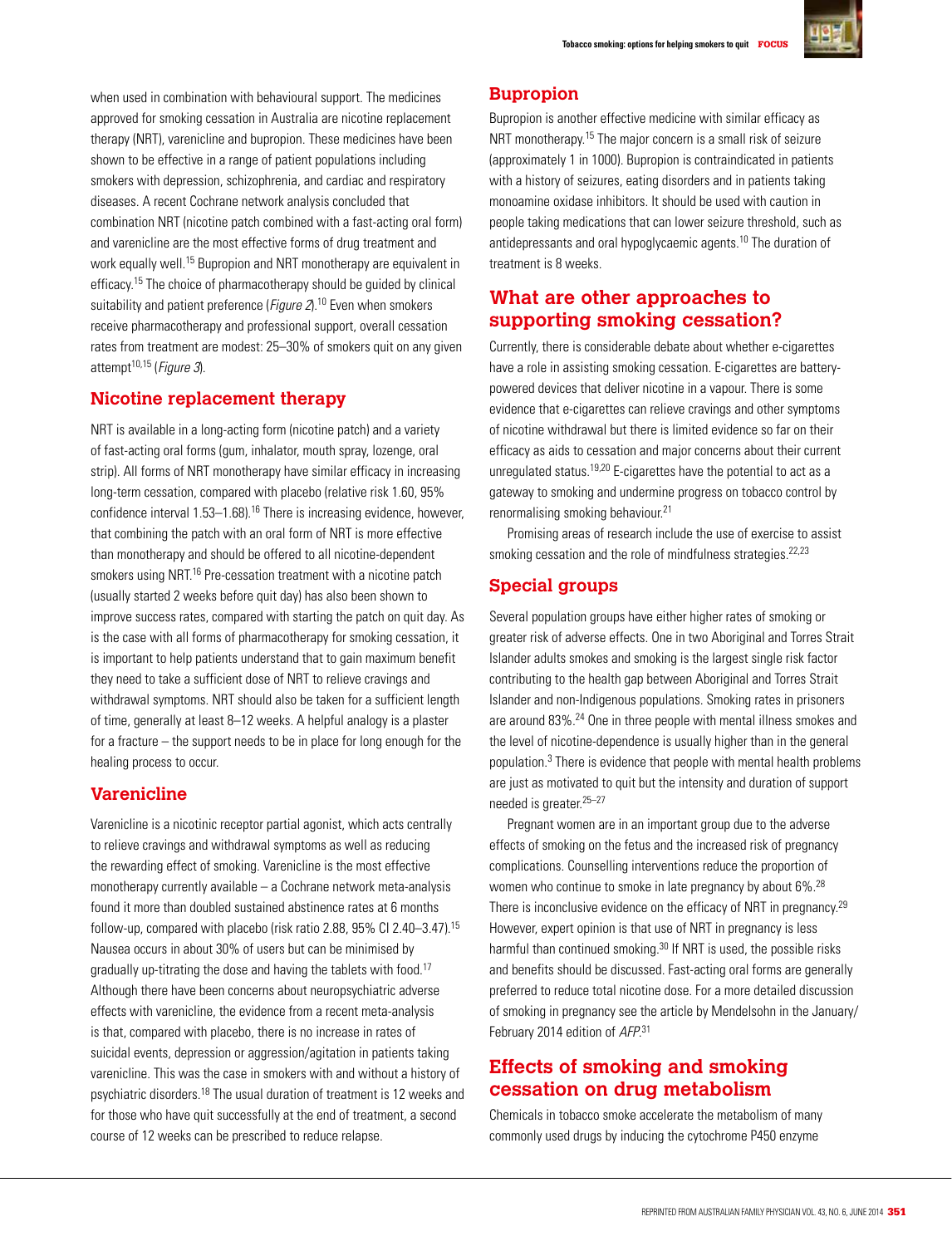

CYP1A2. This can substantially lower serum concentrations and effectiveness of these drugs in smokers (Table 2). Conversely, blood levels of these medications may rise when smoking is stopped. Patients should be monitored for adverse effects, and dose reductions may be required. Particular care is needed for drugs with a narrow therapeutic index, such as clozapine, olanzapine and warfarin.<sup>32</sup>

#### **Harm reduction**

Simply cutting down on smoking has not been shown to be sustainable or have health benefits but there is some evidence to support harm reduction using NRT. The most important finding is that in smokers unwilling or unable to quit, cutting down with NRT nearly doubles the chances of smokers progressing to quitting altogether.<sup>33</sup>



Reproduced with permission from the Royal Australian College of General Practitioners<sup>10</sup>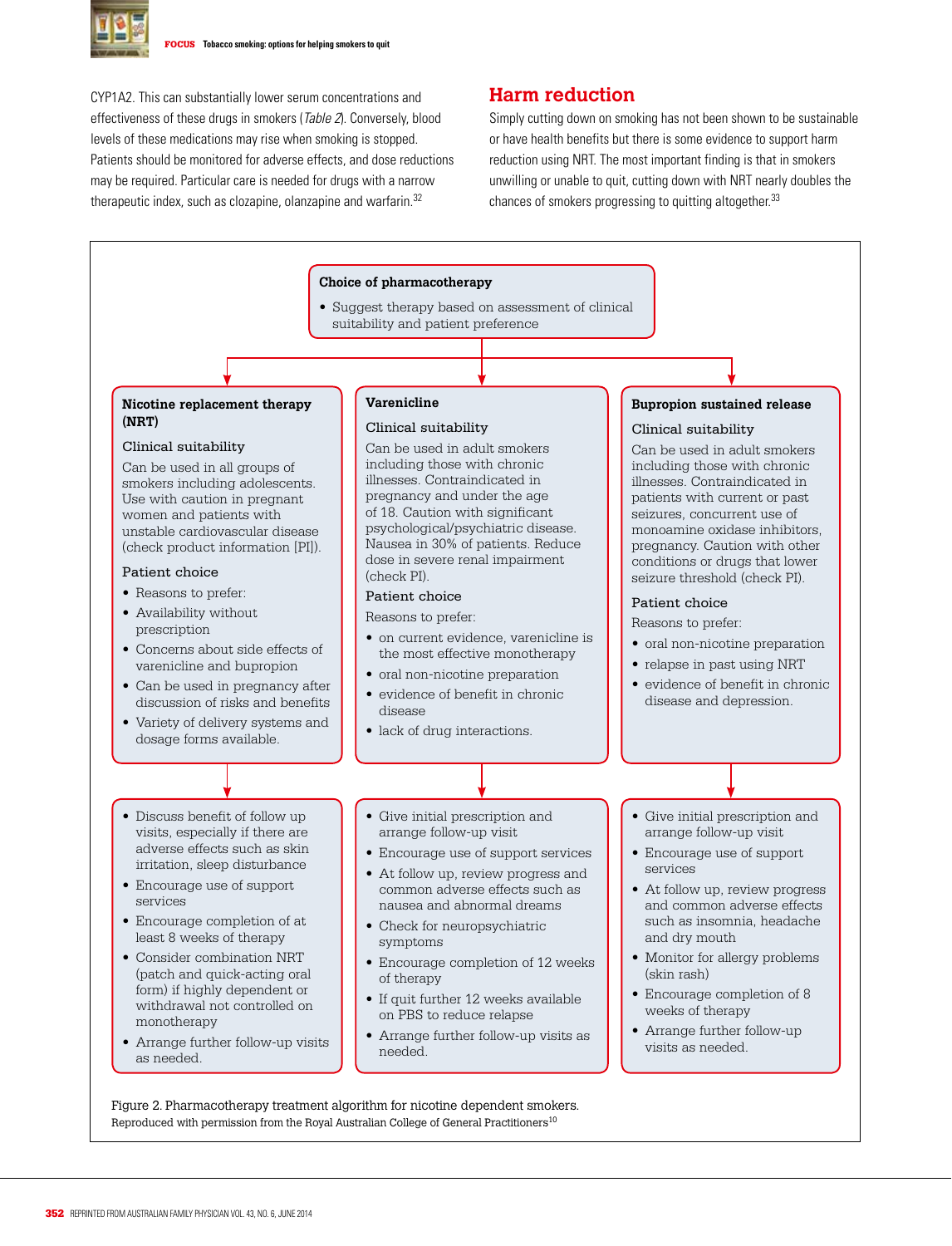

# **Conclusion**

The general practice team has much to offer in helping smokers to quit. This can range from a very brief intervention where smokers are identified and referred for treatment, to a structured program of evidence-based support provided within the practice. The chances of successful quitting are maximised if the patient receives a combination of behavioural support and drug treatment.

#### **Authors**

Nicholas A Zwar MBBS, MPH, PhD, FRACGP, Professor of General Practice, School of Public Health and Community Medicine, University of New South Wales, Sydney, NSW. n.zwar@unsw.edu.au

Colin P Mendelsohn MBBS (Hons), Tobacco Treatment Specialist, The Sydney Clinic Consulting Rooms, Bronte, NSW

Robyn L Richmond MA Syd, MHEd, PhD, Professor of Public Health, School of Public Health and Community Medicine, University of New South Wales, Sydney, NSW

Competing interests: Nicholas Zwar has received honoraria for providing

advice on smoking cessation programs to Pfizer and GlaxoSmithKline Australia and has received support to attend smoking cessation conferences; Colin Mendelsohn has received honoraria for teaching, consulting and conference expenses from Pfizer, GlaxoSmithKline and Johnson & Johnson Pacific.

Provenance and peer review: Commissioned, externally peer reviewed.

#### **Resources**

- Australian Smoking Cessation Guidelines, www.racgp.org.au/yourpractice/guidelines/smoking-cessation/
- United States Smoking Cessation Guidelines, www.ahrq.gov/ professionals/clinicians-providers/guidelines-recommendations/ tobacco/clinicians/treating\_tobacco\_use08.pdf.
- Tobacco in Australia: Facts and issues. 4th edn. Melbourne: Cancer Council Victoria; 2012. A comprehensive review of the major issues in smoking and health in Australia, compiled by the Cancer Council Victoria, www.TobaccoInAustralia.org.au.
- Society for Research on Nicotine and Tobacco and the Society for the Study of Addiction. The website has links to clinical practice

| Table 2. Drugs that interact with smoking: blood levels rise after cessation of smoking |                                                                                             |  |
|-----------------------------------------------------------------------------------------|---------------------------------------------------------------------------------------------|--|
| <b>Class</b>                                                                            | <b>Medication</b>                                                                           |  |
| Antipsychotics                                                                          | Olanzapine, clozapine,                                                                      |  |
| Antidepressants                                                                         | Duloxetine, fluvoxamine, tricyclic antidepressants, mirtazapine                             |  |
| Antianxiety agents                                                                      | Alprazolam, oxazepam, diazepam                                                              |  |
| Cardiovascular drugs                                                                    | Warfarin, propranolol, verapamil, flecainide<br>Clopidogrel (efficacy increased in smokers) |  |
| <b>Diabetes</b>                                                                         | Insulin, metformin                                                                          |  |
| Other                                                                                   | Naratriptan, oestradiol, ondansetron, theophylline, dextropropoxyphene                      |  |
| Others                                                                                  | Caffeine, alcohol                                                                           |  |